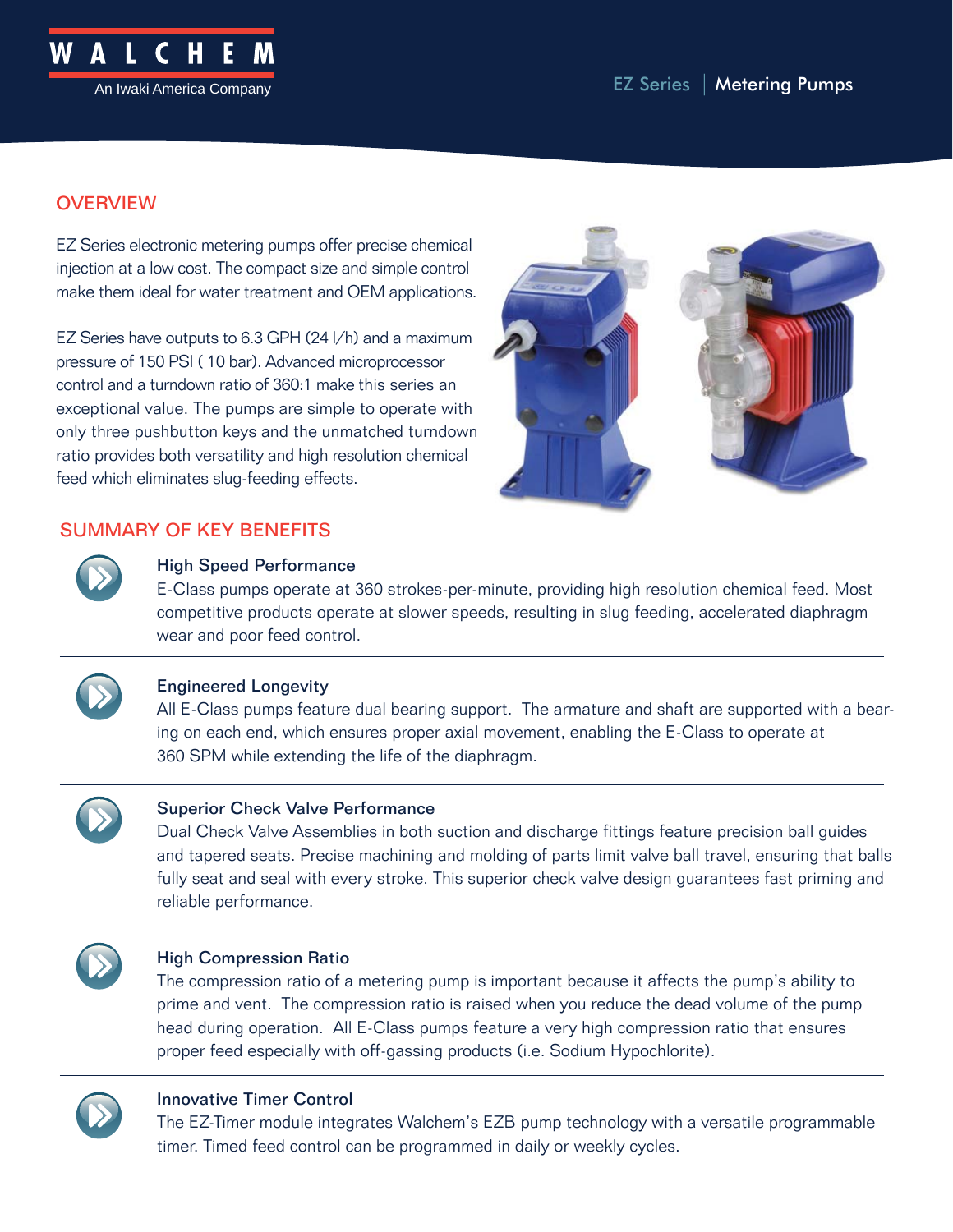Walchem and Iwaki have over 100 years of combined pump experience. This partnership has led to the design of the most innovative and comprehensive metering pump product line in the world, the E-Class Metering Pumps. E-Class features five great series: EZ, EW, EK, EHE and EHF. The wide range of capabilities within the E-Class ensures that there's a model to fit any water treatment, food & beverage, agriculture, water conditioning, car wash, or other industrial chemical feed applications.

EZ pumps have outputs to 6.3 GPH (24 l/h) and pressure capabilites to 150 PSI (10 bar). The compact size and simple control make it ideal for OEM applications. Effective, reliable performance is achieved through sophisticated engineering. Designed with a turndown ratio of 360:1, the EZ is an exceptional value.



Simply stated - the EZ packs all of the 360spm performance of the bigger pumps into the compact chassis of the industry's easiest pump to operate. The EZ is the best on/off pump on the market. Built to prime, hold prime and to last, the EZ Series metering pump offers precise chemical injection at an economical cost.

Features include double ball check valves, long lasting diaphragm, an optional automatic air vent valve and the ability to remotely mount the control unit.

## Digital Speed Control

The EZ is simple to operate with three pushbutton keys. The 360:1 turndown ratio provides unmatched verstaility.

## Timer Control Module Option

The EZ-Timer module integrates Walchem's EZB technology with a versatile programmable timer. Timed feed control can be programmed in daily or weekly cycles. The weekly schedules can be programmed in either 1 or 2-week cycles with a daily on-time. The daily timer can be set for multiple daily on-times. On-times are set in minutes (0-999).

The EZ-Timer pump is a simple and effective way to automate additions in small systems. With capacities up to 3.2 GPH and pressure ratings up to 150 psi, the EZ-Timer pump is perfect for many applications, including accurate, consistent addition of biocides into your cooling tower system.





**2-YEAR WARRANTY 'Bumper-to-Bumper' on all including Wetted Parts**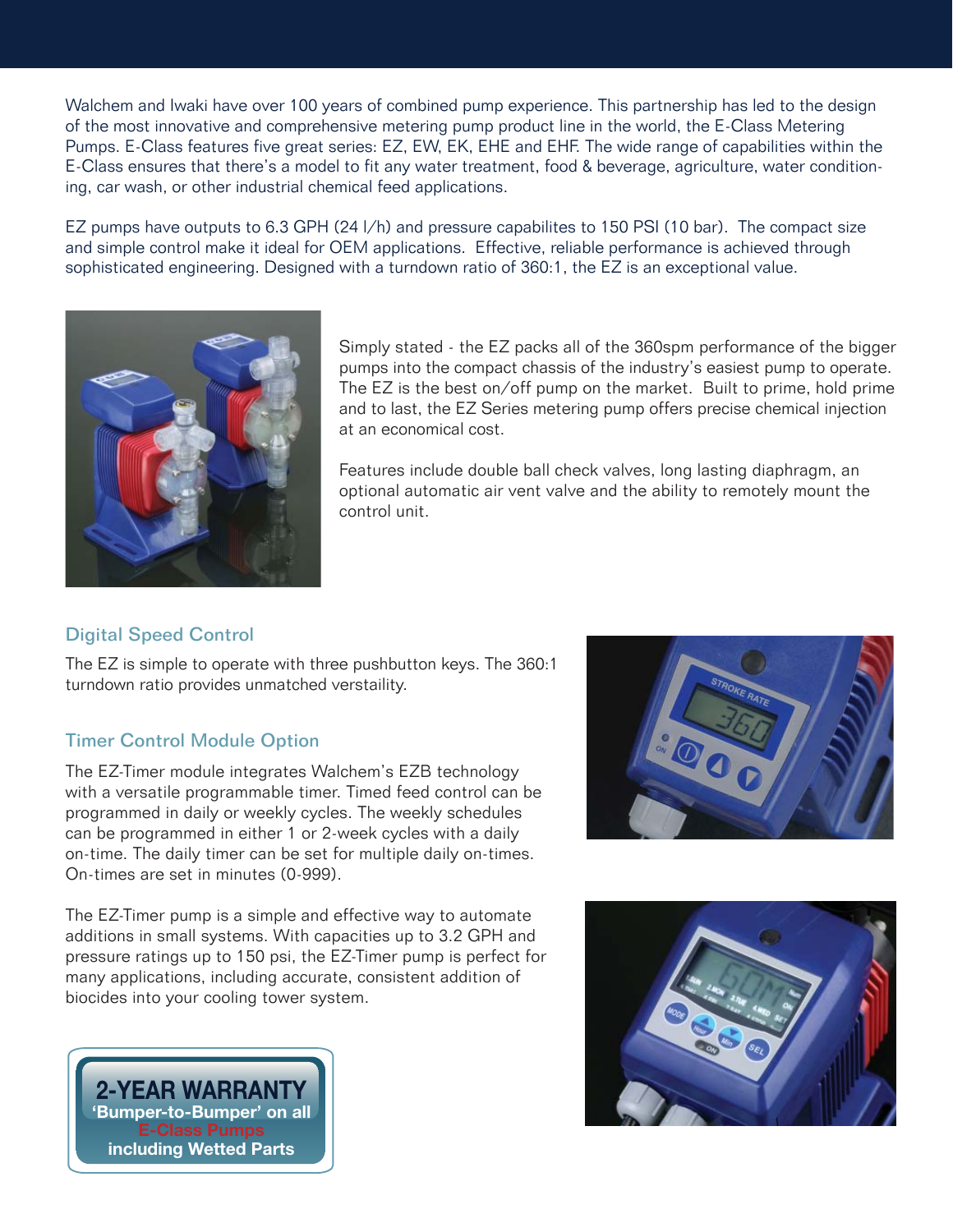# Electrical Specifications

| FZ.                    | F7B                             | FZC.                             |
|------------------------|---------------------------------|----------------------------------|
| 50/60 Hz, single phase | 20 Watt avg.                    | 22 Watt avg.                     |
| 115 VAC $\pm$ 10%      | 0.8 Amp max.                    | 1.2 Amp max.                     |
| 230 VAC ±10%           | 0.4 Amp max.                    | 0.6 Amp max.                     |
| <b>Shipping Weight</b> | 6 lbs. (2.7kg)<br>(approximate) | 8 lbs. (3.6 kg)<br>(approximate) |

## Safety Performance

The EZ Series metering pumps are tested by Intertek to UL and CSA standards. They are certified by NSF International to NSF/ANSI Std. 61.



 $\overline{H}$ 

# Operating Conditions

|                     | Ambient Temperature: 32 to 122°F (0 to 50°C) |                                                                                     |
|---------------------|----------------------------------------------|-------------------------------------------------------------------------------------|
| Relative Humidity:  | 30% to 90% non-condensing                    |                                                                                     |
| Liquid Temperature: | PVC liquid ends:                             | 32 to 104 $\degree$ F (0 to 40 $\degree$ C)                                         |
|                     | PP, PVDF, SS liquid ends:                    | 32 to 140°F (0 to 60°C).                                                            |
|                     |                                              | Below 32°F (0°C), pump is limited to 70% of maximum pressure. Liquid cannot freeze. |

# **Dimensions**





#### Mounting Dimensions

| Model      |       | ◡     |       |       |       |       |
|------------|-------|-------|-------|-------|-------|-------|
| <b>EZB</b> | 3.46" | 0.28" | 0.63" | 0.24" | 0.39" | 1.26" |
| EZC        | 3.94" | 0.59" | 1.18" | 0.28" | 0.59" | 1.18" |

approximate dimensions for larger size pump

| Model    |            |               |                  |     |                           |     |     | W                |
|----------|------------|---------------|------------------|-----|---------------------------|-----|-----|------------------|
| EZB<br>⊢ | ? ດ<br>v.z | $\sim$<br>ں ، | $6.5^{\circ}$    | 3.5 | 6.8 <sup>2</sup>          | 8.0 | 7.5 | 3.9 <sup>3</sup> |
|          | 4.1        | .             | 1.5 <sup>1</sup> | 3.9 | 12<br>$\overline{ }$<br>. | 8.4 | 8.2 | 4.6 <sup>3</sup> |

Notes for EZ11, 16, 21:

- 1. Addition of a Multifunction valve increases overall length by 0.37". Addition of an Auto Air Vent Valve increases overall length by 1.59"
- 2. Addition of a Multifunction Valve increases discharge height by 0.22". No change for the Auto Air Vent Valve.
- 3. Addition of a Multifunction Valve increases overall liquid end height by 1.16". No change for the Auto Air Vent Valve.